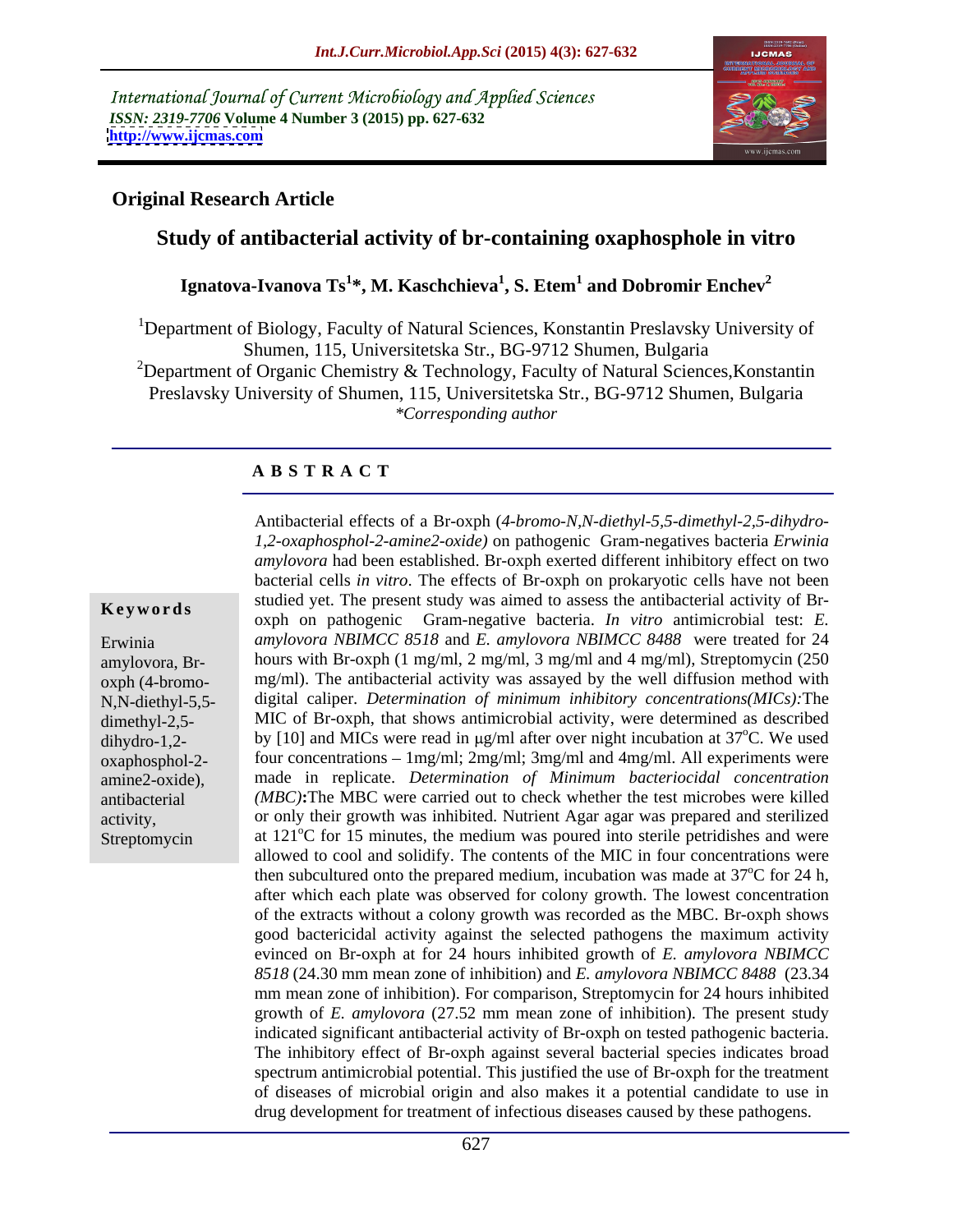Fire blight is a dangerous, contagious and economically important bacterial disease (copper hydroxide, copper sulfate, and which affects mainly the seed fruit species. The big economic importance of the disease is related with the opportunity for compromising of large areas planted with the species susceptible to that disease, and apples (*Malus domestica*) and pears (*Pyrus communis*) are especially vulnerable. Within development, the pathogen can entirely destroy the affected plants. The disease was registered in plants belonging to the family sp. Rosaceae [4,11,17], and in the recent years there is increasing isolation of new bees [5]. species which are hosts of the pathogen [1].<br>The bacterium *Erwinia amylovora* (Burr.) For the purposes of bioproduction, the fight Winslow, belonging to the genus *Bacillus amylovorus*, is the causal pathogen of fire

The fire blight disease was first discovered in  $18<sup>th</sup>$  c. in USA. In 1957, the first mass appearance of the disease was reported in America [17]. In Europe, the appearance of this disease on the fruit trees was reported in 1950 [6,17], and after that it began to spread on the territories of the continent and in the Mediterranean countries. Currently, the disease is spread in different places of the the exploration world [3]. world [3]. compounds.

In Bulgaria, fire blight was first found in 1989, on a quince-tree and a pear in the region of Plovdiv. Gradually, sick trees were **Test organisms** found in other regions of the country, and the registered hosts are permanently increasing [1]. The distribution of *E. amylovora* in Bulgaria results from the import of plants from Europe and the lack of efficient control on the disease and the University. All the isolates were checked for

Preventive measures shall be undertaken against the dissemination of that dangerous

**Introduction** disease. They include decontamination of the used trimming tools and treatment of the fruit cultures with chemical preparations copper oxychloride) which are used with variable success.

2-3 years, with favourable conditions for its not allowed. Streptomycin is not registered In USA, the antibiotic streptomycin is used to destroy the causal pathogen of fire blight [13,15]. In European Union, the use of antibiotics in cultivation of fruit cultures is as a plant protection preparation due to its accumulation in the produce. Residual amounts of streptomycin were found in agricultural products, in honey and in the  $bees [5].$ 

blight. registered conventional preparations for  $<sup>th</sup>$  c. in USA. In 1957, the first mass development of new combinations for effect</sup> For the purposes of bioproduction, the fight against *E. amylovora* is carried out also with biologically active preparations [5]. Not all fight against *E. amylovora* are efficient in the fight against it, which imposes the against the causal agent of fire blight.

> In this paper, the antimicrobial activity of a Br-oxph (*4-bromo-N,N-diethyl-5,5 dimethyl-2,5-dihydro-1,2-oxaphosphol-2 amine2-oxide)* has been studied as part of the exploration for new and novel bio-active compounds.

## **Materials and Methods**

## **Test organisms**

reduced care in the orchards. purity and maintained in slants of Nutrient *E. amylovora NBIMCC 8518* and *E. amylovora NBIMCC 8488* were obtained from the Collection of the Department of General and Applied Microbiology, Sofia agar with supplemented of 10% sucrose.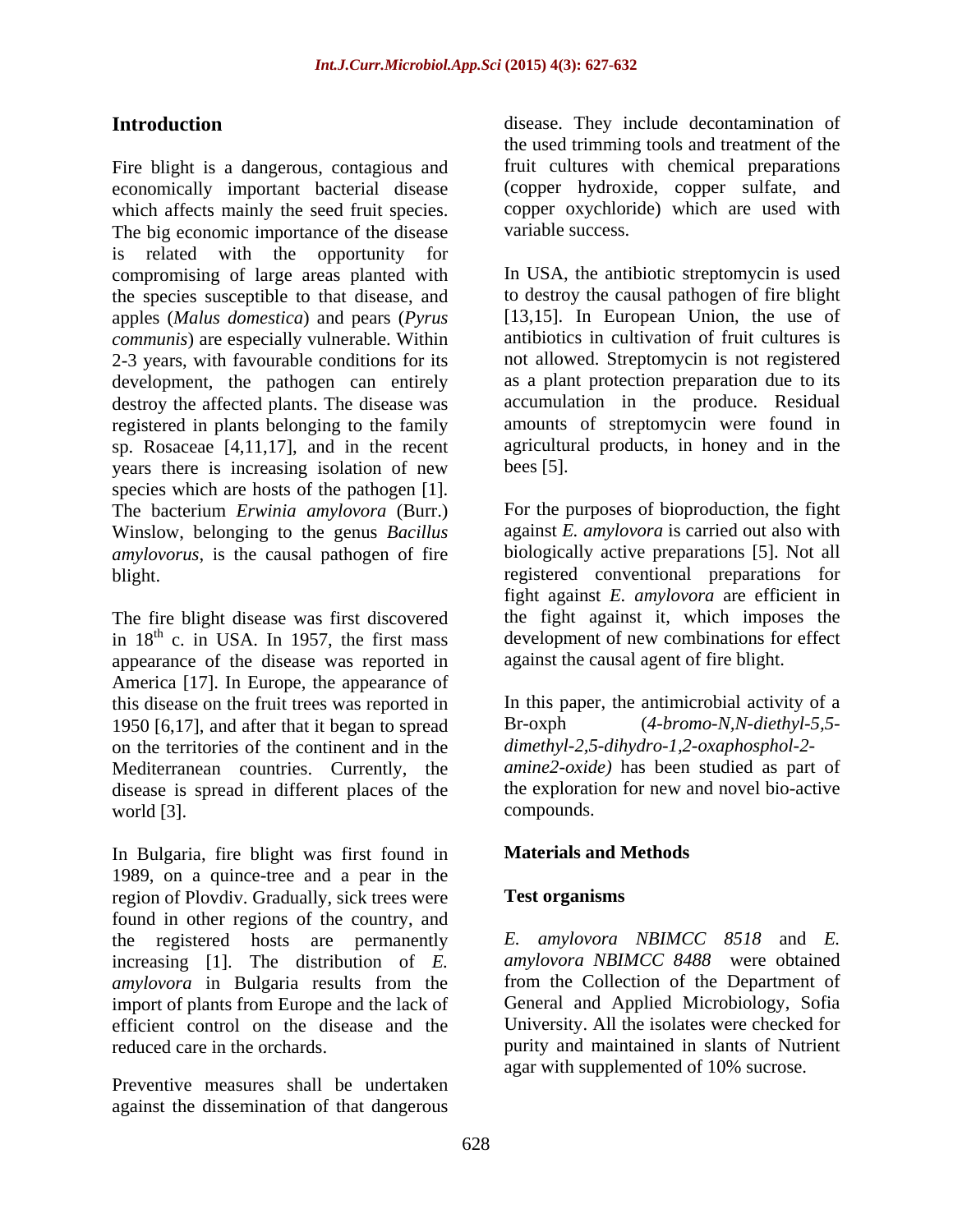medium for the microbes. The medium for the microbes.

Br-oxph (*4-bromo-N,N-diethyl-5,5 dimethyl-2,5-dihydro-1,2-oxaphosphol-2-* Organic Chemistry of the University of

# **Assay for Antimicrobial Activity***.*

Antimicrobial assay was performed by the well diffusion method using soft  $0.8\%$  agar. In the present study the effects of Br-oxph Agar medium was added to sterile Petri dishes seeded with 100 µl of each test bacterial strains. Wells of equal distance were dug on the seeded plates. Each well was filled up with  $100 \mu$  of the Br-oxph and antibiotics tested. After adjusting the pH at 6.5 by NaOH, the activity of the plant extracts was checked. The plates were incubated at 37°C for 48 hours. The antibacterial activity was assayed by measuring the diameter of the inhibition zone formed around the well with digital caliper [2]. All experiments were performed

# **Determination of Minimum inhibitory**

Br-oxph, that shows antimicrobial activity, were determined as described by [10] and

**Media used** MICs were read in  $\mu$ g/ml after over night Nutrient Agar (Biolife 272-20128, Milano, concentrations – 1mg/ml; 2mg/ml; 3mg/ml Italia) was the medium used as the growth and 4mg/ml. All experiments were made in incubation at  $37^{\circ}$ C. We used four  $\mathrm{C}$ . We used four replicate.

### **Compound tested Compound tested Compound tested Exercise 2 and 2 and 2 and 2 and 2 and 2 and 2 and 2 and 2 and 2 and 2 and 2 and 2 and 2 and 2 and 2 and 2 and 2 and 2 and 2 and 2 and 2 and 2 and 2 and 2 and 2 and 2 and 2 Determination of Minimum bacteriocidal concentration (MBC)**

*amine2-oxide)* belongs to the family of the test microbes were killed or only their heterocyclic organophosphorus compounds growth was inhibited. Nutrient Agar agar was synthesized in the Laboratory of was prepared and sterilized at 121<sup>o</sup>C for 15 Shumen (Bulgaria). The state of the petridishes and were allowed to cool and share allowed to cool and **Preparing the solution of Br-oxph.** concentrations were then subcultured onto The solutions of Br-oxph (1mg/ml, 2mg/ml, at 37°C for 24 h, after which each plate was 3mg/ml and 4mg/ml) were freshly observed for colony growth. The lowest preparedin twice distilled water. concentration of the extracts without a The MBC were carried out to check whether  $\overline{C}$  for 15 minutes, the medium was poured into sterile solidify. The contents of the MIC in four the prepared medium, incubation was made at  $37^{\circ}$ C for 24 h, after which each plate was observed for colony growth. The lowest colony growth was recorded as the MBC.

## **Result and Discussion**

In the present study the effects of Br-oxph on two Gram-negative pathogenic bacteria *E. amylovora* were evaluated. The effects were compared with widely used antibiotic Streptomycin. According to NCCLS, the antibiotic Streptomycin used is known to have broad spectrum antibacterial activity against *E. amylovora* [13,15]. The effects of Br-oxph on the microorganisms were summarized in Table 1.

in triplicate. 24 hours inhibited growth of *E. amylovora* **concentrations(MICs)**  (23.34 mm mean zone of inhibition). For The minimum inhibitory concentrations of inhibited growth of *E. amylovora* (27.52 mm The sensitivities of the test organisms to infusions were indicated by clear zone around the wells (Figure 2). Br-oxph at for *NBIMCC 8518* (24.30 mm mean zone of inhibition) and *E. amylovora NBIMCC 8488* comparison, Streptomycin for 24 hours mean zone of inhibition).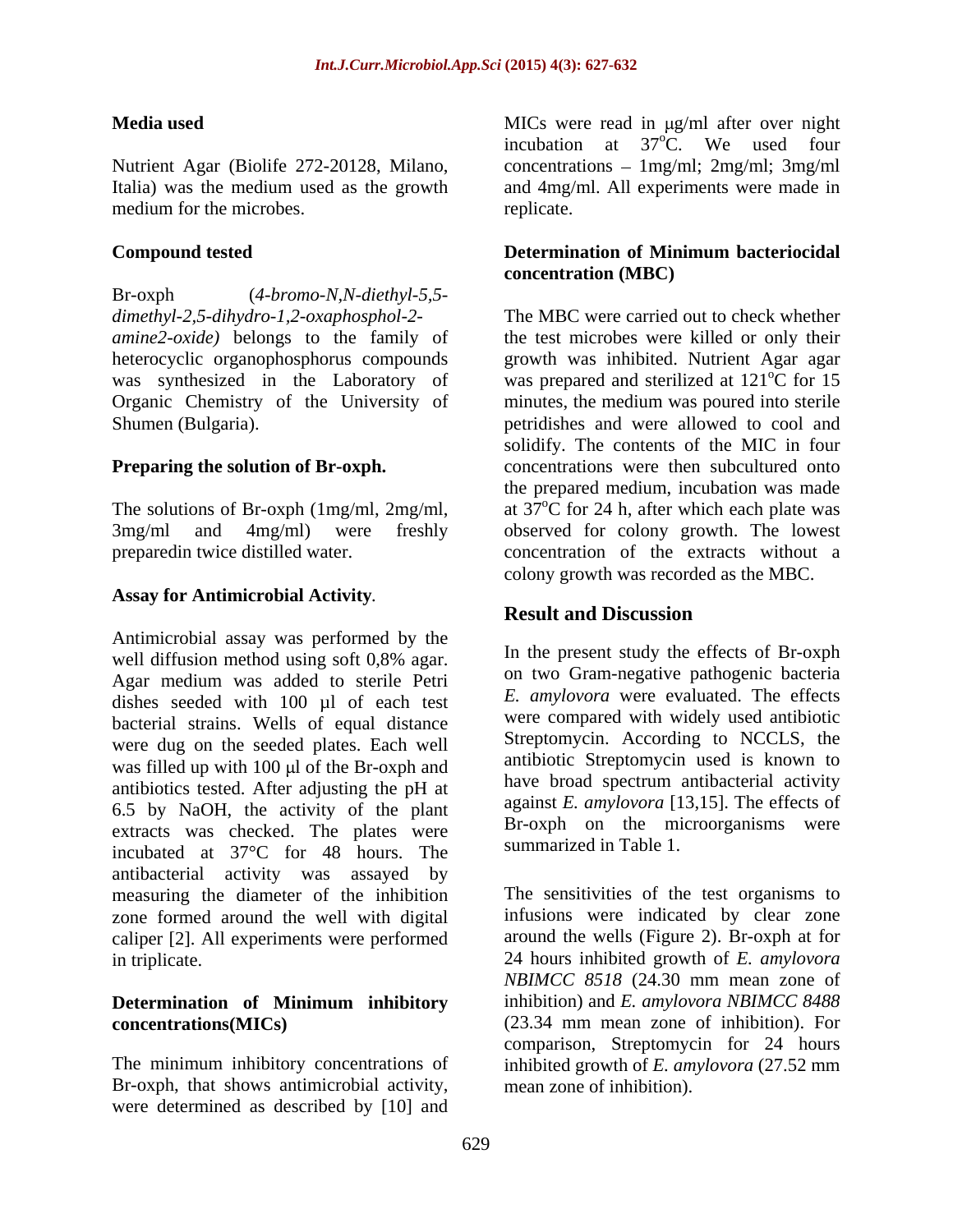These assay for antibacterial activity of Br pathogens to determine the MICs. We used four concentrations  $- 1$ mg/ml;  $2$ mg/ml; 3mg/ml and 4mg/ml. The results are shown Based on the results obtained we can in table 2. conclude that the examined Br-oxph has

The results revealed variability in the inhibitory concentrations of Br-oxph for two bacteria. MIC of Br-oxph at concentration 2 Oxaphospholes possess biological activity, mg/ml for 24 hours notably inhibited growth which is not well studied. Br-oxph is a of *E. amylovora NBIMCC 8488* . In structural analogue to compounds used as contrast, MIC of Br-oxph at concentration 1 antiviral drugs [7,9,12,16] and antitumor mg/ml for 24 hours inhibited growth of *E. amylovora NBIMCC 8518.* The probable the first time the existence of antibacterial reason for the higher MIC reported for activity of Br-oxph towards Gram-negative Gram-negative bacteria is the complex pathogenic bacteria E. amylovora.

1mg/ml; 2mg/ml; 3mg/ml and 4mg/ml. The results are shown in table 3.

oxph was conducted by testing different MBC of Br-oxph at concentration 2 mg/ml concentrations of the compound on various for 24 hours inhibited growth for two bacteria. **Exercísions** and the set of the set of the set of the set of the set of the set of the set of the set of the set of the set of the set of the set of the set of the set of the set of the set of the set of the set

> bactericidal activity towards Gram-negative bacteria, but in different concentrations.

> agents[8,14]. The results obtained show for

structure of their cell wall.<br>
Our next task was to determine the less susceptibility to antibiotics due to Minimum bactericidal concentration (MBC) mutation challenges the researchers to in regards with determining the bactericidal invent newer drugs. At this scenario, or bacteriostatic activity of the examined Br- evaluation of antimicrobial substances from oxph. We used four concentrations – various sources is considered to be a pivotal pathogenic bacteria *E. amylovora*. The occurrence of drug resistant strains with less susceptibility to antibiotics due to role.

| Microorganisms              | Zone of inhibition |
|-----------------------------|--------------------|
|                             | $(\mathbf{mm})$    |
| E. amylovora NBIMCC 8518    | $24.30 \pm 0.05$   |
| E. amylovora NBIMCC 8488    | $23.34 \pm 0.03$   |
| Streptomycin $250 \mu g/ml$ | $27.52 \pm 0.11$   |

## **Table.1** Effect of Br-oxph on test organisms

Data are presented as average values  $\pm$  standard deviation in mm

| <b>Microorganisms</b> | $MIC$ (mg/ml) |         |         |                |
|-----------------------|---------------|---------|---------|----------------|
|                       | Br-oxph       | Br-oxph | Br-oxph | <b>Br-oxph</b> |
|                       | 1mg/ml        | 2mg/ml  | 3mg/ml  | 4mg/ml         |
| E. amylovora          |               |         |         |                |
| <b>NBIMCC 8518</b>    |               |         |         |                |
| E. amylovora          |               |         |         |                |
| <b>NBIMCC 8488</b>    |               |         |         |                |

## **Table.2** The MIC of Br-oxph

Results are mean  $\pm$  SEM of three separate trails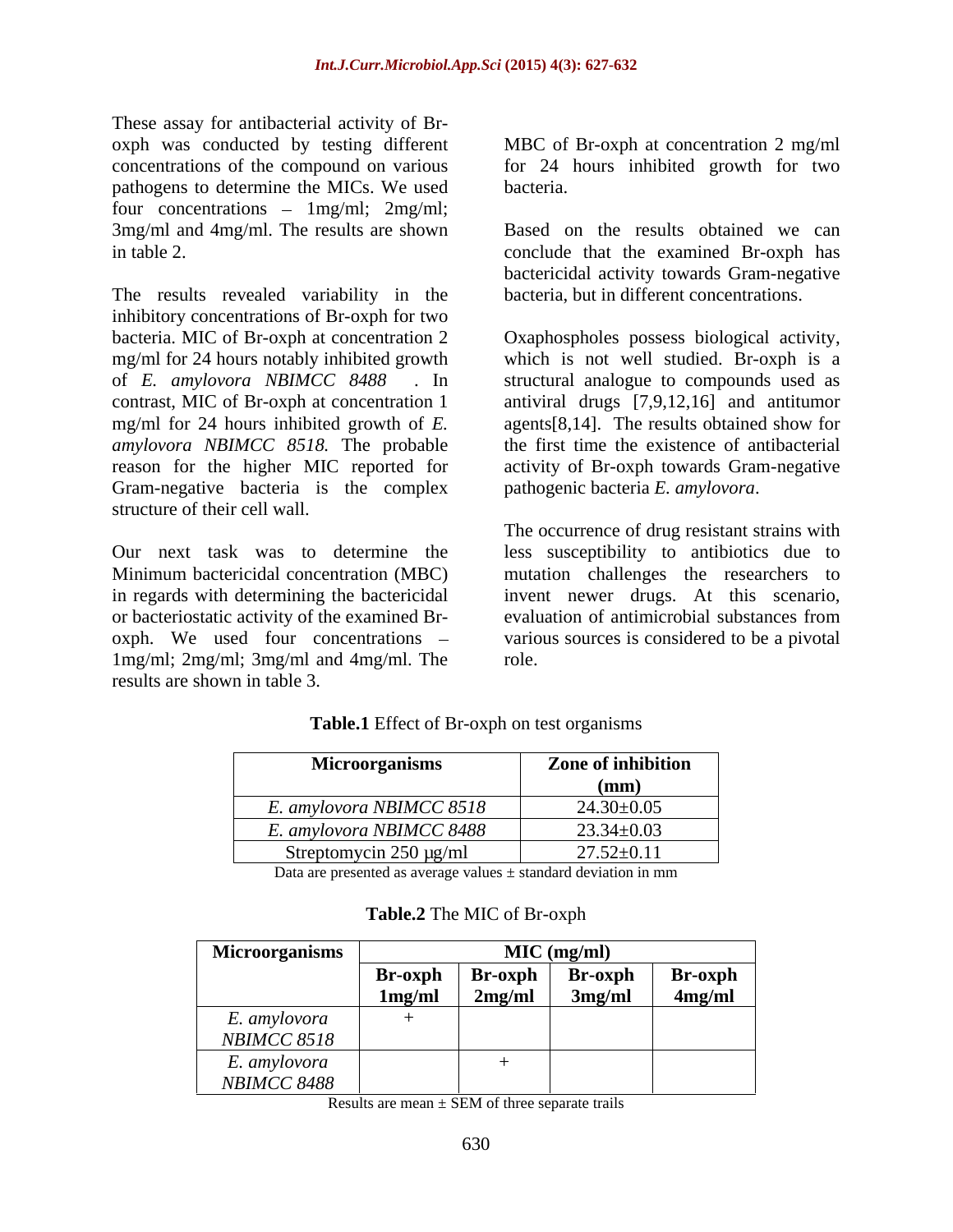| <b>Microorganisms</b>       | $MBC$ (mg/ml) |         |         |                |  |  |
|-----------------------------|---------------|---------|---------|----------------|--|--|
|                             | Br-oxph       | Br-oxph | Br-oxph | <b>Br-oxph</b> |  |  |
|                             | 1mg/ml        | 2mg/ml  | 3mg/ml  | 4mg/ml         |  |  |
| $E$ . amylovora NBIMCC 8518 |               |         |         |                |  |  |
| $E$ . amylovora NBIMCC 8488 |               |         |         |                |  |  |

**Table.3** The MBC of Br-oxph

Results are mean  $\pm$  SEM of three separate trails

## **Figure.2** Showing Zone of inhibition with Br-oxph along with tested antibiotic Streptomycin of 24 hous



Position 1,2 and 3) E. amylovora NBIMCC 8518; 4,5 and 6) E. amylovora NBIMCC 8488 7) Streptomycin

Nevertheless, further studies are required to explore the mechanism of biochemical active principle in the Br-oxph for the inhibitory action on Gram-negative 2. Bertrand-Harb C., I. Ivanova, M. pathogenic bacteria *E. amylovora* selected in the study. Evolutionofb-lactoglobulinanda-

The Br-oxph at 1mg/ml, 2mg/ml, 3mg/ml significantanti bacterial activity on selected

Support from the Research Fund of the 4. Konstantin Preslavsky University of pathogenic bacteria, CAB International, Shumen (Project No. RD-08-213/10. 03. 2014, Department of Biology is 5. Broggini, G.A.L., Duffy, B., Holliger,

Bogatzevska N., Moncheva P. 2005.

New Host Plants of Erwinia amylovora in Bulgaria. Z Naturforsch C. Nov- Dec; 60 (11-12):893-8.

- Dalgalarrondo and T. Hartle. 2003. lactalbumincontentduring yoghurt fermentation. *Int. Dairy J. 13*, 39 45.
- and 4mg/ml concentrations showed 3. Bonn W.G., Van der Zwet T., 2000. pathogens inclinical isolates. of fire blight. Fire Blight The Disease **Acknowledgement** Erwiniaamylovora, CABI Publiching, Distribution and economic importance and its Causative Agent, Wallingford, UK, pg.  $37-55$ )
	- 4. Bradbury, J.F. 1986. Guide to plant Wallingford, UK, 332 pp.
- acknowledged. E.,Scha¨rer, H.-J., Gessler C. and **References** blight biocontrol agent Bacillus subtilis 1. Atanasova I., Kabadjova P., orchard, 8 July 2004, European Journal Patocchi, A. 2005. Detection of the fire BD170 (Biopro) in a Swiss apple of Plant Pathology, 111: 93-100